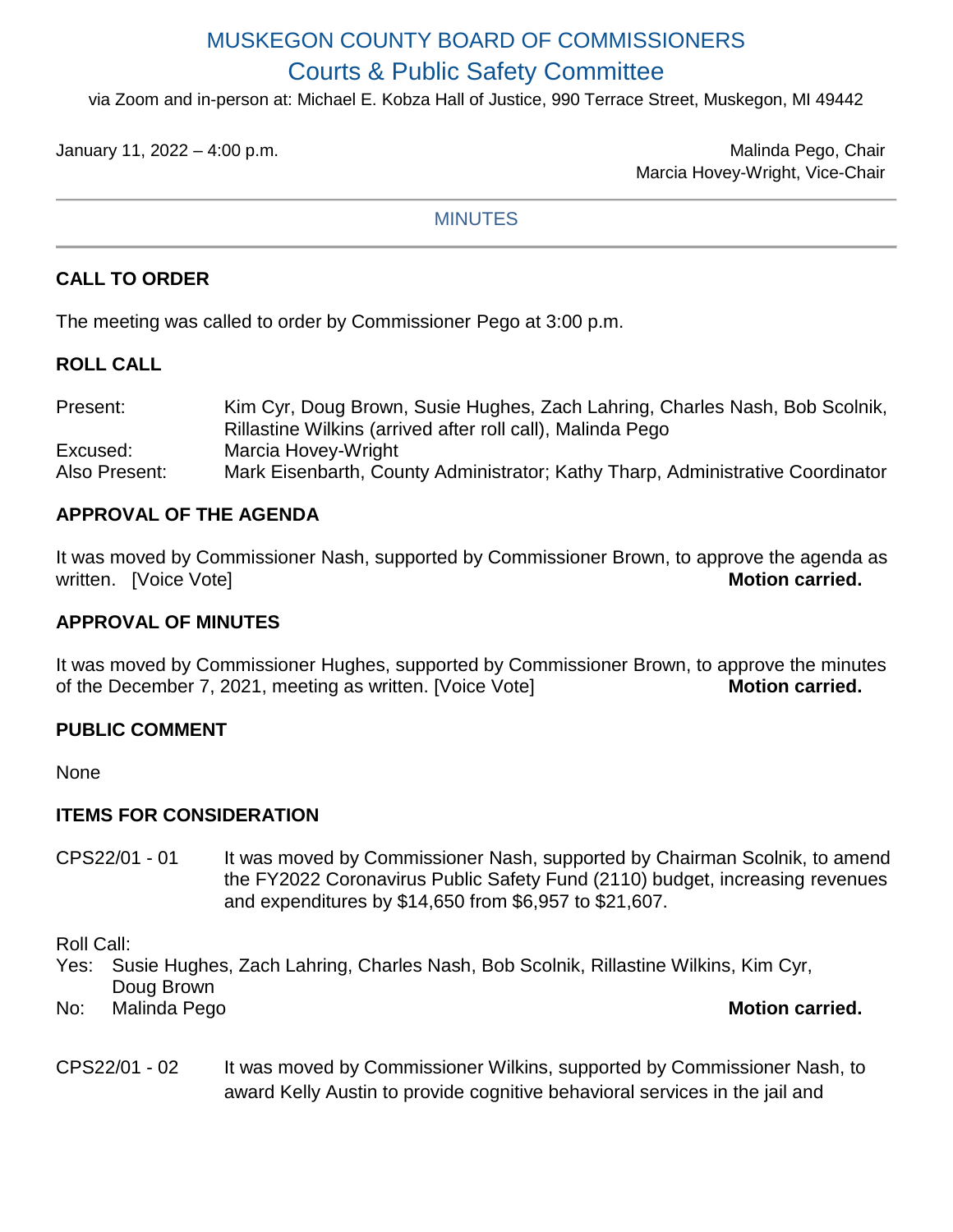Courts & Public Safety Committee Minutes – January 11, 2022 Page 2

> authorize the Board Chair to sign the contract for services with the option to renew for two subsequent years depending on availability of grant funding and mutual agreement of both parties.

Roll Call:

Yes: Susie Hughes, Zach Lahring, Charles Nash, Bob Scolnik, Rillastine Wilkins, Kim Cyr, Doug Brown, Malinda Pego

#### No: None **Motion carried.**

CPS22/01 - 03 It was moved by Commissioner Nash, supported by Chairman Scolnik, to award Catholic Charities to provide cognitive behavioral services in the community and authorize the Board Chair to sign the contract for services with the option to renew for two subsequent years depending on availability of grant funding and mutual agreement of both parties.

Roll Call:

Yes: Zach Lahring, Charles Nash, Robert Scolnik, Rillastine Wilkins, Kim Cyr, Doug Brown, Susie Hughes, Malinda Pego

#### No: None **Motion carried.**

CPS22/01 - 04 It was moved by Commissioner Nash, supported by Commissioner Hughes, to add a fully grant funded hourly Specialty Court Enforcement Officer position, grade NO 2070, with a salary range of \$22.848 to \$28.755, to the Circuit Court for Recovery Court.

Roll Call:

Yes: Charles Nash, Robert Scolnik, Rillastine Wilkins, Kim Cyr, Doug Brown, Susie Hughes, Zach Lahring, Malinda Pego

No: None **Motion carried.**

CPS22/01 - 05 It was moved by Commissioner Brown, supported by Commissioner Nash, to approve the creation of a new hourly Juvenile Transition Center (JTC) Administrative Assistant position at pay table/grade QU-00173, \$16.63/hr - \$20.78/hr.

Roll Call:

Yes: Robert Scolnik, Rillastine Wilkins, Kim Cyr, Doug Brown, Susie Hughes, Zach Lahring, Charles Nash, Malinda Pego

No: None **Motion carried.**

CPS22/01 – 06 It was moved by Commissioner Nash, supported by Commissioner Wilkins to Table CPS22/01 – 06 To approve the Sole Source purchase of 10 mobile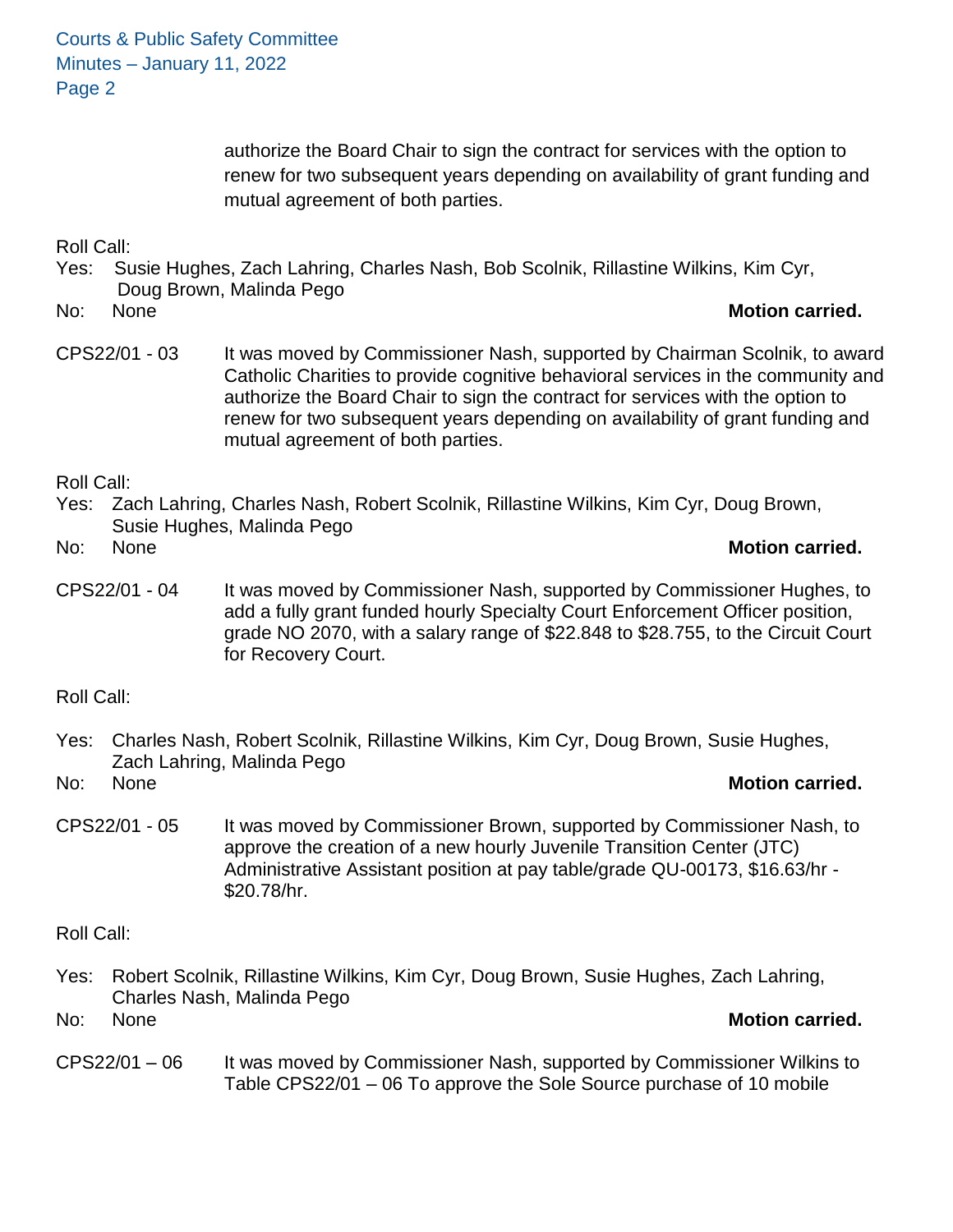Courts & Public Safety Committee Minutes – January 11, 2022 Page 3

> fingerprint scanners at a cost of \$35,174.00 to the next Courts & Public Safety meeting.

Roll Call on Motion to Table:

- Yes: Rillastine Wilkins, Doug Brown, Susie Hughes, Charles Nash
- No: Kim Cyr, Zach Lahring, Robert Scolnik, Malinda Pego **Motion to Table failed.**

It was moved by Commissioner Nash, supported by Commissioner Wilkins to Postpone CPS22/01 – 06 to the next Courts & Public Safety meeting.

Roll Call on Motion to Postpone:

- Yes: Rillastine Wilkins, Susie Hughes, Charles Nash,
- No: Doug Brown, Kim Cyr, Zach Lahring, Robert Scolnik, Malinda Pego

#### **Motion to Postpone failed.**

It was moved by Commissioner Hughes, supported by Commissioner Wilkins, to approve the Sole Source purchase of 10 mobile fingerprint scanners at a cost of \$35,174.00. This is 100% grant funded using Homeland Security funding with no cost to the County.

Roll Call:

- Yes: Susie Hughes, Robert Scolnik, Rillastine Wilkins
- No: Doug Brown, Kim Cyr, Zach Lahring, Charles Nash, Malinda Pego **Motion failed.**

# **UNFINISHED BUSINESS**

None

## **NEW BUSINESS**

Commissioner Lahring requested an investigation to determine whether Commissioner Hovey-Wright's COVID19 condition exposed the Board. Discussed ensued.

CPS22/01 – 07 It was moved by Commissioner Lahring, supported by Commissioner Pego, to support the Muskegon County Resolution to Ensure all Constitutional Rights of Inmates at the Muskegon County Jail.

It was moved by Chairman Scolnik, supported by Commissioner Nash, to postpone the proposed Muskegon County Resolution to Ensure all Constitutional Rights of Inmates at the Muskegon County Jail until the investigative report is issued by the Michigan State Police.